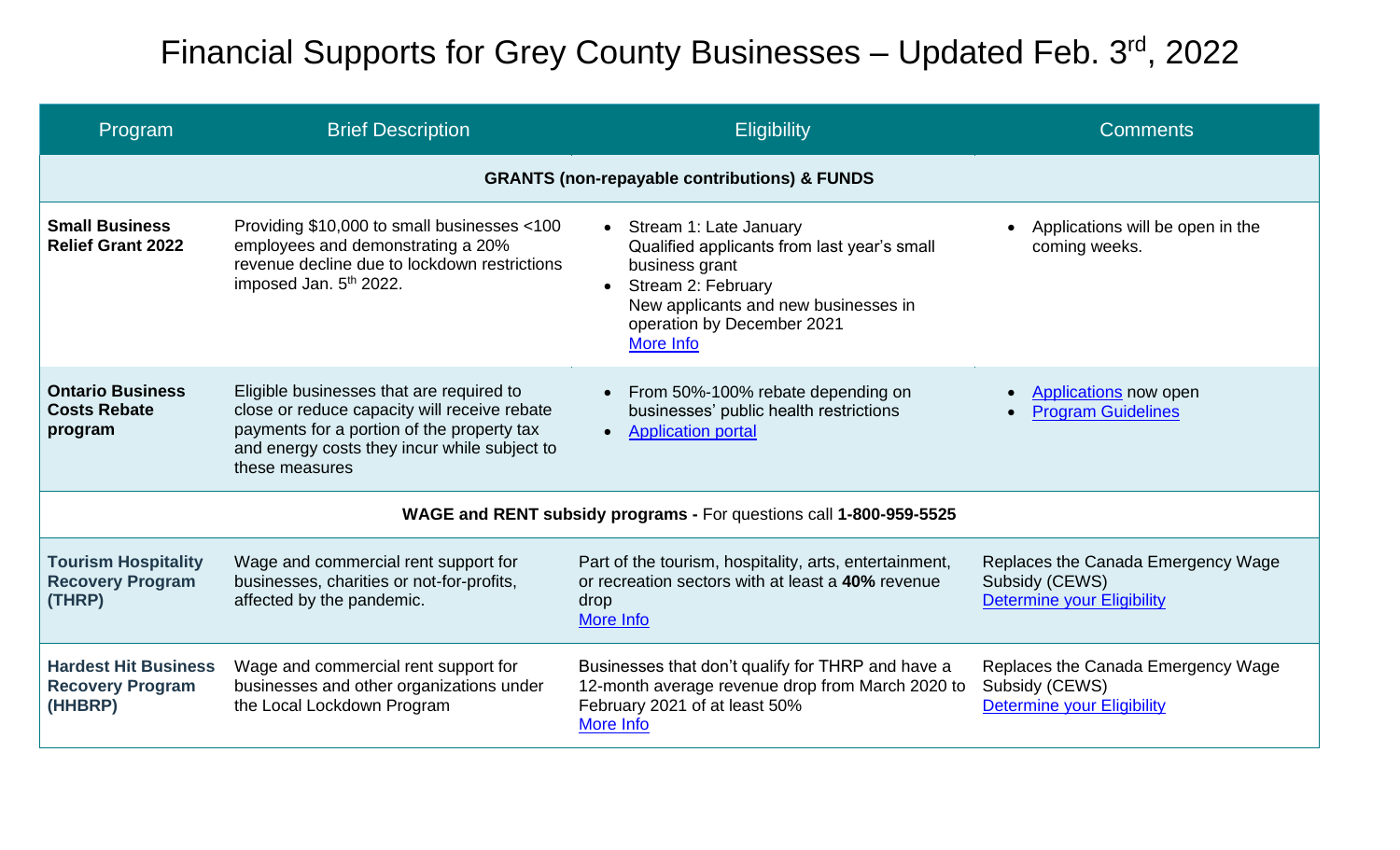| Program                                             | <b>Brief Description</b>                                                                                                                                                                                               | <b>Eligibility</b>                                                                                                                                                                                                                                                                                                                                                                        | <b>Comments</b>                                                                                                                    |  |  |  |
|-----------------------------------------------------|------------------------------------------------------------------------------------------------------------------------------------------------------------------------------------------------------------------------|-------------------------------------------------------------------------------------------------------------------------------------------------------------------------------------------------------------------------------------------------------------------------------------------------------------------------------------------------------------------------------------------|------------------------------------------------------------------------------------------------------------------------------------|--|--|--|
| <b>Canada Recovery</b><br><b>Hiring Program</b>     | Eligible employers who continue to be<br>impacted by the COVID-19 pandemic, can<br>apply for a subsidy to cover part of your<br>wages as you hire new employees and<br>increase existing employees' wages or<br>hours. | More Info                                                                                                                                                                                                                                                                                                                                                                                 | Closes May 7th 2022<br><b>Determine your Eligibility</b>                                                                           |  |  |  |
| <b>Supports for Individuals/Employees</b>           |                                                                                                                                                                                                                        |                                                                                                                                                                                                                                                                                                                                                                                           |                                                                                                                                    |  |  |  |
| <b>Canada Recovery</b><br><b>Sickness Benefit</b>   | Provides employees \$500 per week for up<br>to a maximum of six weeks                                                                                                                                                  | <b>Application site</b><br>• unable to work for at least 50% of the week<br>because they contracted COVID-19<br>• are self-isolated for reasons related to<br>COVID-19<br>have underlying conditions, are undergoing<br>treatments or have contracted other<br>sicknesses that would make them more<br>susceptible to COVID-19.                                                           | Available until May 7th 2022                                                                                                       |  |  |  |
| <b>Canada Worker</b><br><b>Lockdown Benefit</b>     | Provides \$300 a week to eligible workers<br>who are unable to work due to a temporary<br>local lockdown anytime between October<br>24, 2021 and May 7, 2022.                                                          | <b>Application site</b>                                                                                                                                                                                                                                                                                                                                                                   | Available until May 7th 2022<br>NOTE: benefit is only available when a<br>COVID-19 lockdown order is designated for<br>your region |  |  |  |
| <b>Canada Recovery</b><br><b>Caregiving Benefit</b> | Provides \$500 for up to 44 weeks per<br>household for workers:                                                                                                                                                        | <b>Application site</b><br>unable to work for at least 50% of the week<br>because they must care for child under age<br>of 12 or family member because schools,<br>day-cares or care facilities are closed due to<br>COVID-19<br>because the child or family member is sick<br>and/or required to quarantine or is at high risk<br>of serious health implications because of<br>COVID-19. | Available until May 7th 2022                                                                                                       |  |  |  |